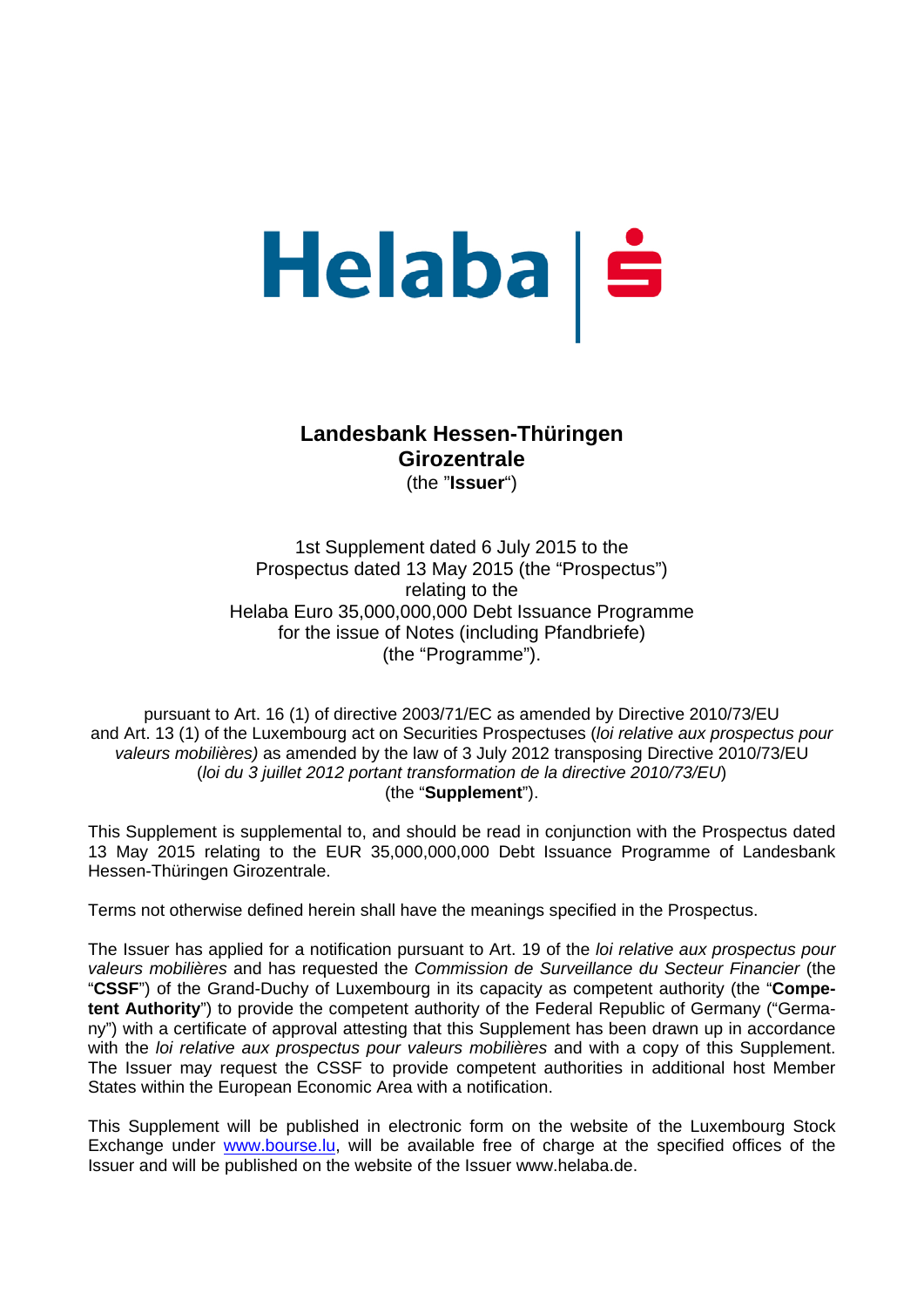# **Table of Contents**

| - Amendments to the section entitled "General description of the Programme and   |  |
|----------------------------------------------------------------------------------|--|
|                                                                                  |  |
| - Amendments to the section entitled "Description of Landesbank Hessen-Thüringen |  |
| Girozentrale", subsection "Deposit Protection and Investor Compensation Scheme"7 |  |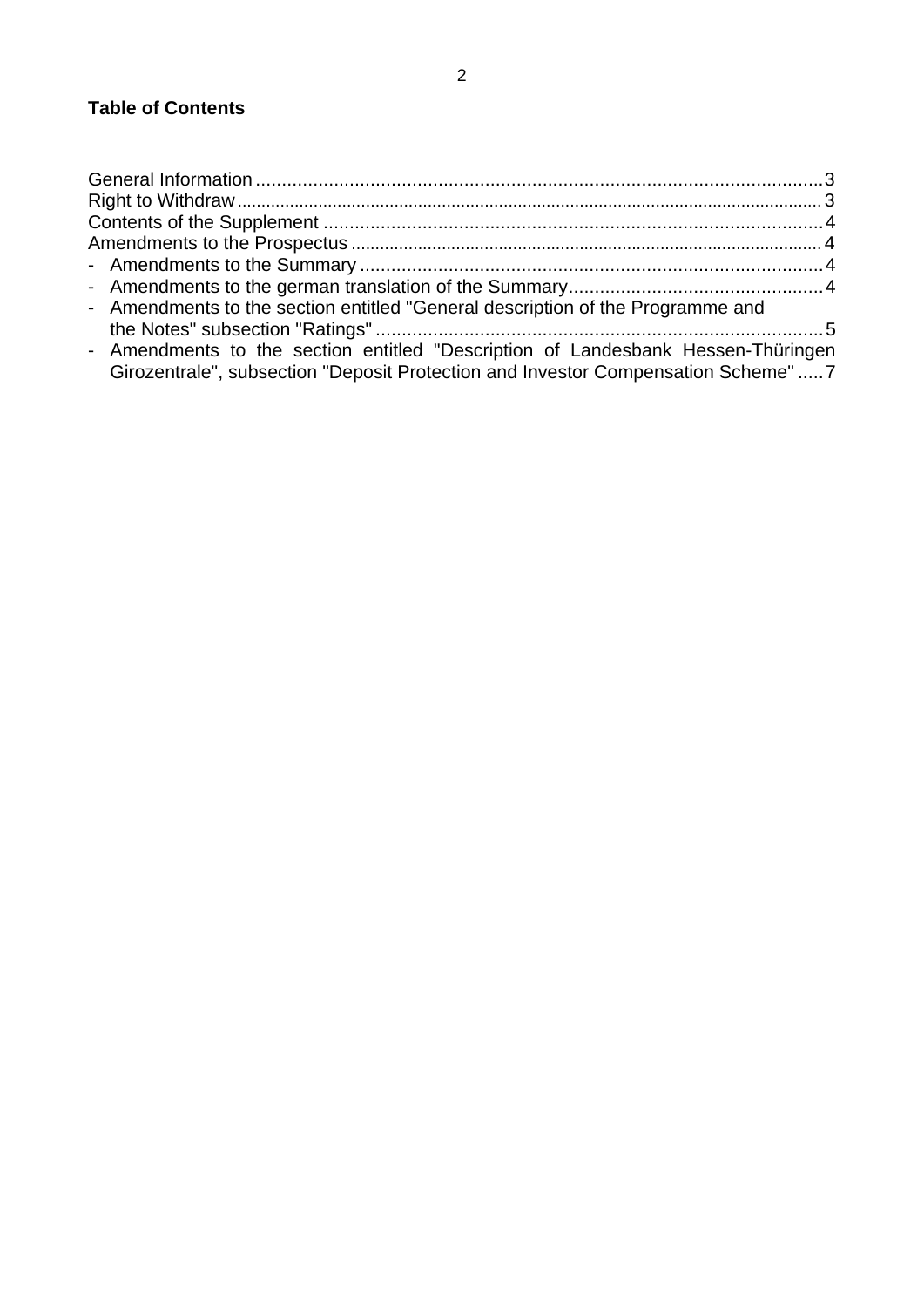#### **General Information**

Landesbank Hessen-Thüringen Girozentrale is solely responsible for the information given in this Supplement.

The Issuer hereby declares that, having taken all reasonable care to ensure that such is the case, the information contained in this Supplement for which it is responsible, is to the best of its knowledge, in accordance with the facts and contains no omission likely to affect its import.

This Supplement has been approved by the Competent Authority.

### **Right to Withdraw**

**According to article 13 paragraph 2 of the Luxembourg Law of 10 July 2005 on prospectuses for securities, Investors who, prior to the publication of this Supplement, have made a declaration of intent aimed at the purchase of or subscription to securities offered under the Prospectus, are entitled to revoke this declaration of intent within a period of two working days after the publication of this Supplement (on 9 July 2015 at the latest), if and to the extent that the new circumstance or the incorrectness has occurred prior to the final closing of the public offering and prior to the delivery of the debt instruments. The notice of revocation does not need to contain any reasons and has to be declared in text form vis-à-vis Landesbank Hessen-Thüringen, Neue Mainzer Str. 52-58, 60311 Frankfurt am Main. The timely dispatch is sufficient to observe the deadline.**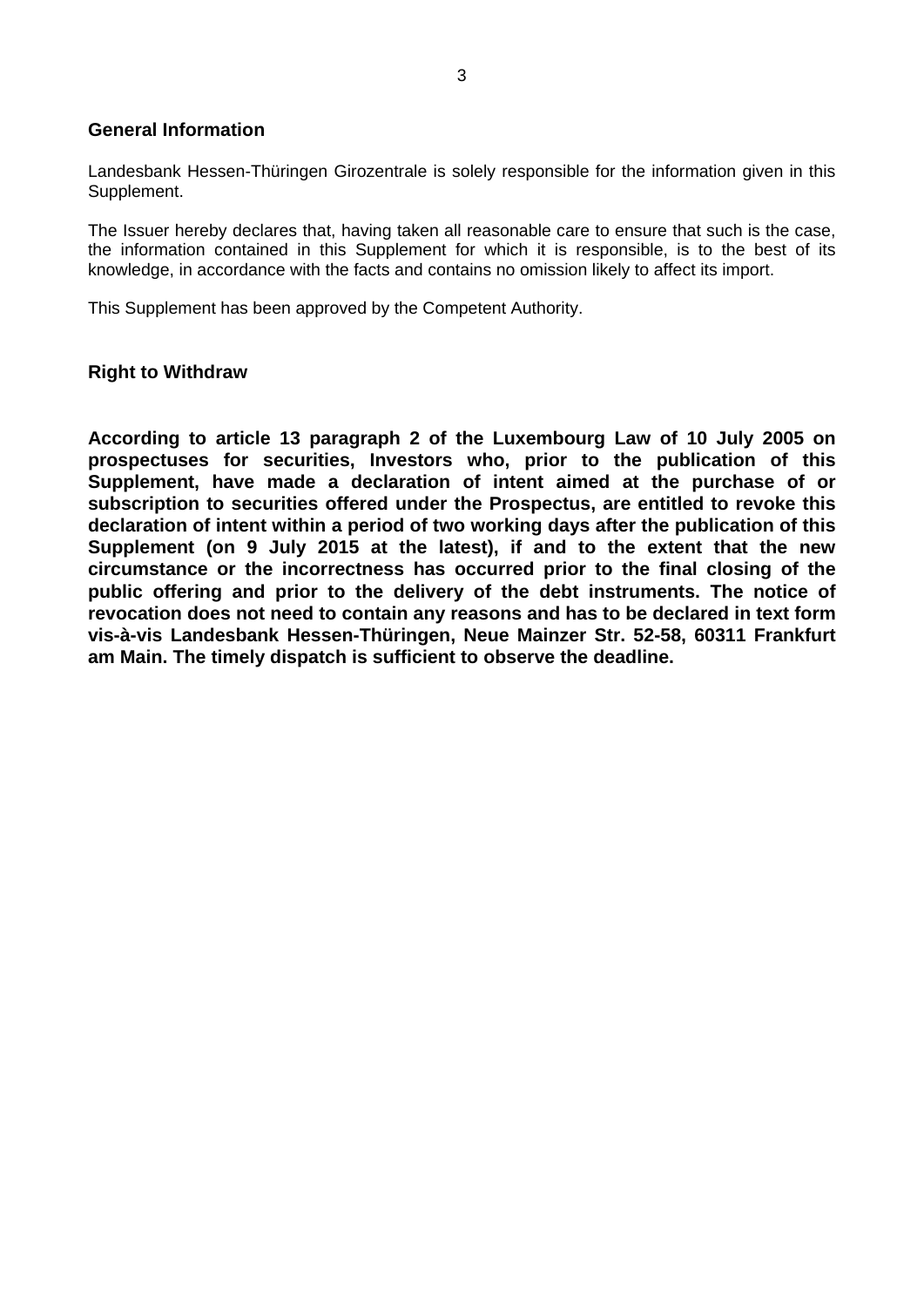# **Contents of the Supplement**

This 1<sup>st</sup> Supplement dated 6 July 2015 amends the Prospectus dated 13th May 2015 with respect to the sections "General description of the Programme and the Notes" and "Description of Landesbank Hessen-Thüringen Girozentrale" as well as the summaries in section "B.17 Ratings" as follows:

# **Amendments to the Prospectus**

## **Amendments to the Summary of the Prospectus in the section "B.17 Ratings" on page 8**

The following paragraph will replace the paragraph "B.17 Ratings" on page 8:

| <b>B.17</b> | Ratings: | Investors should keep in mind that a rating does not constitute a<br>recommendation to purchase, sell or hold the debt securities issued<br>by the Issuer. Moreover, the ratings awarded by the rating agencies<br>may at any time be suspended, downgraded or withdrawn.<br>The following ratings apply to Helaba (Status: 6 July 2015): |                                                                         |         |              |                 |  |
|-------------|----------|-------------------------------------------------------------------------------------------------------------------------------------------------------------------------------------------------------------------------------------------------------------------------------------------------------------------------------------------|-------------------------------------------------------------------------|---------|--------------|-----------------|--|
|             |          |                                                                                                                                                                                                                                                                                                                                           |                                                                         | Moody's | <b>Fitch</b> | <b>Standard</b> |  |
|             |          |                                                                                                                                                                                                                                                                                                                                           |                                                                         |         |              | & Poor's        |  |
|             |          |                                                                                                                                                                                                                                                                                                                                           | Long-term rating                                                        | A1      | $A+$ *       | A*              |  |
|             |          |                                                                                                                                                                                                                                                                                                                                           | Short-term rating                                                       | $P-1$   | $F1+$ *      | $A-1*$          |  |
|             |          |                                                                                                                                                                                                                                                                                                                                           | <b>Public Pfandbriefe</b>                                               | Aaa     | AAA          |                 |  |
|             |          |                                                                                                                                                                                                                                                                                                                                           | Mortgage Pfand-                                                         |         |              |                 |  |
|             |          |                                                                                                                                                                                                                                                                                                                                           | briefe                                                                  |         | AAA          | ٠               |  |
|             |          |                                                                                                                                                                                                                                                                                                                                           | <b>Viability Rating</b>                                                 |         | $a+$ *       |                 |  |
|             |          |                                                                                                                                                                                                                                                                                                                                           | * Joint S-Group Rating for the Sparkassen-Finanzgruppe Hessen-Thüringen |         |              |                 |  |

## **Amendments to the german translation of the Summary of the Prospectus in the section "B.17 Ratings" on page 29**

The following paragraph will replace the paragraph "B.17 Ratings" on page 29:

| <b>B.17</b> | Ratings: | Anleger sollten beachten, dass ein Rating keine Empfehlung<br>darstellt, von der Emittentin begebene Schuldverschreibungen zu<br>kaufen, zu verkaufen oder zu halten. Zudem können die Ratings<br>von den Ratingagenturen jederzeit suspendiert, herabgesetzt<br>oder zurückgezogen werden. |                         |         |         |            |
|-------------|----------|---------------------------------------------------------------------------------------------------------------------------------------------------------------------------------------------------------------------------------------------------------------------------------------------|-------------------------|---------|---------|------------|
|             |          | Es gelten folgende Ratings für die Helaba (Stand: 6. Juli 2015):                                                                                                                                                                                                                            |                         |         |         |            |
|             |          |                                                                                                                                                                                                                                                                                             |                         | Moody's | Fitch   | Standard & |
|             |          |                                                                                                                                                                                                                                                                                             |                         |         |         | Poor's     |
|             |          |                                                                                                                                                                                                                                                                                             | Langfristige Verbind-   |         |         |            |
|             |          |                                                                                                                                                                                                                                                                                             | lichkeiten              | A1      | $A+^*$  | $A^*$      |
|             |          | Kurzfristige Verbind-                                                                                                                                                                                                                                                                       |                         |         |         |            |
|             |          |                                                                                                                                                                                                                                                                                             | lichkeiten              | $P-1$   | $F1+$ * | $A-1$ *    |
|             |          |                                                                                                                                                                                                                                                                                             | Offentliche Pfandbriefe | Aaa     | AAA     |            |
|             |          |                                                                                                                                                                                                                                                                                             | Hypothekenpfandbriefe   |         | AAA     |            |
|             |          |                                                                                                                                                                                                                                                                                             | Viability-Rating        |         | $a + *$ |            |
|             |          | * Gemeinsames Verbundrating der Sparkassen-Finanzgruppe Hessen-Thüringen                                                                                                                                                                                                                    |                         |         |         |            |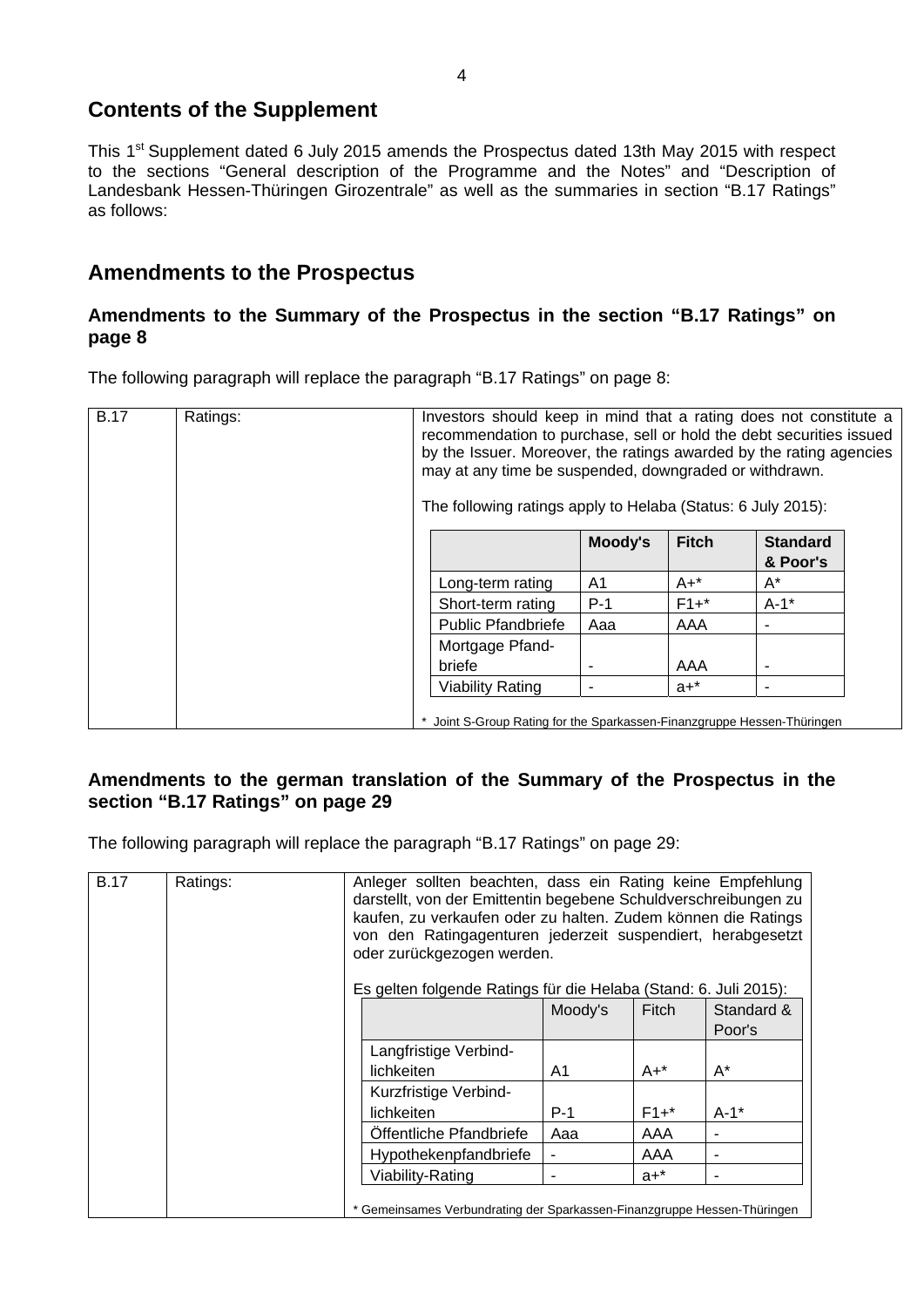## **Amendments to the section entitled "General description of the Programme and the Notes" on pages 63 to 75**

The following paragraphs will replace the subsection entitled "*Ratings*" on pages 66 to 68:

"Ratings

Notes issued under the Programme may be rated or unrated. The ratings assigned to the Notes will be disclosed in the relevant Final Terms within the item "Rating".

The risk pertaining to the Issuer is described by ratings awarded to the Issuer and which may be subject to change over the course of time. Investors should nevertheless keep in mind that a rating does not constitute a recommendation to purchase, sell or hold the debt securities issued by the Issuer.

Moreover, the ratings awarded by the rating agencies may at any time be suspended, downgraded or withdrawn. Any such suspension, downgrade or withdrawal of the rating awarded to the Issuer may have a sustained adverse effect on the market price of the debt securities issued under the Base Prospectus.

Based on the provisions of Regulation (EC) No. 1060/2009 on rating agencies as amended from time to time (the "**Rating Regulation**"), certain institutions as further determined pursuant to Article 4 (1) of the Rating Regulation which are established in the European Union (the "**Regulated Institutions**") are subject to certain restrictions with regard to the use of ratings for regulatory purposes. Pursuant to Article 4 (1) of the Rating Regulation, Regulated Institutions may use credit ratings for regulatory purposes only if such credit ratings are issued by credit rating agencies established in the European Union and registered in accordance with the Rating Regulation (or for which the relevant registration procedure is still pending). Helaba is rated by Moody's Deutschland GmbH ("**Moody's**"), Fitch Deutschland GmbH ("**Fitch**") and Standard & Poor's Credit Market Services Europe Limited ("**Standard & Poor's**"), which are established in the European Union or have relevant subsidiaries which are established in the European Union and have been registered in accordance with the Rating Regulation.

The European Securities and Markets Authority ("**ESMA**") publishes on its website (www.esma.europa.eu) a list of credit rating agencies registered in accordance with the CRA Regulation. That list is updated within five working days following the adoption of a decision under Article 16, 17 or 20 CRA Regulation. The European Commission shall publish that updated list in the Official Journal of the European Union within 30 days following such update.

The overview provided below shows the ratings awarded to Helaba by the rating agencies Moody's, Fitch and Standard & Poor's as at 6 July 2015. The current ratings of Helaba may be found on Helaba's website at: "www.helaba.com/ratings".

Creditworthiness Rating, Pfandbrief Rating

The rating scale for long-term liabilities and Pfandbriefe used by Moody's ranges from Aaa (best quality, lowest risk of default) to C (highest risk of default) and those used by Fitch and Standard & Poor's range from AAA/Aaa (best quality, lowest risk of default) to D (highest risk of default).

The rating scale for short-term liabilities used by Moody's ranges from P-1 (Prime-1) to NP (Not Prime), that used by Fitch ranges from F1+ (highest credit quality) to D (highest risk of default) and the scale used by Standard & Poor's ranges from A-1+ (particularly high level of security) to D (highest risk of default).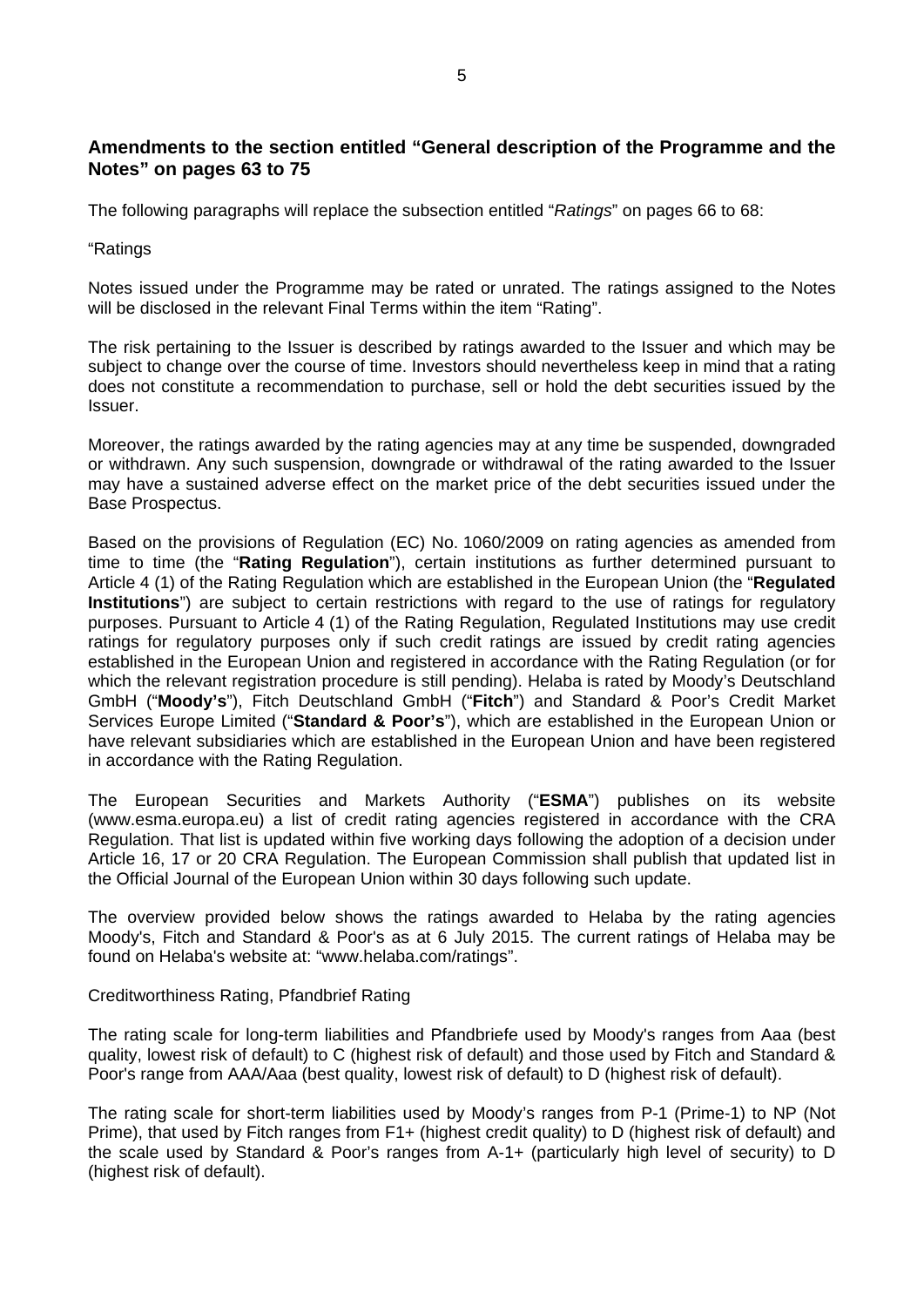|                           | Moody's                      | <b>Fitch</b> | <b>Standard &amp; Poor's</b> |
|---------------------------|------------------------------|--------------|------------------------------|
| Long-term rating          | A <sub>1</sub>               | $A+$ *       | $A^*$                        |
| Short-term rating         | $P-1$                        | $F1+$ *      | $A-1$ *                      |
| <b>Public Pfandbriefe</b> | Aaa                          | AAA          |                              |
| Mortgage Pfandbriefe      | $\qquad \qquad \blacksquare$ | AAA          |                              |
| <b>Viability Rating</b>   |                              | $a + x$      |                              |

The following ratings apply to Helaba (Status: 6 July 2015):

\* Joint S-Group Rating for the Sparkassen-Finanzgruppe Hessen-Thüringen

#### Viability Rating

The Viability Rating exclusively assesses the intrinsic, fundamental financial strength of the S-Group Hesse-Thuringia as an independent entity. External support granted to a bank by its owners and other external factors affecting creditworthiness, as well as mechanisms governing the assumption of liability are not taken into consideration. The Viability Rating is awarded by the rating agency Fitch. The rating scale ranges from aaa (highest fundamental credit quality) to f (issuer has defaulted or would have defaulted had it not received extraordinary support or other extraordinary measures).

On 16 March 2015, Moody's published a revised rating methodology for banks. In the course of this revision, the Bank Financial Strength Rating ("**BFSR**") of Moody's will on principle no longer be awarded. Moody's have therefore withdrawn Helaba's Financial Strength Rating "D+" on 17 March 2015.

Joint S-Group Rating awarded to S-Finanzgruppe Hessen-Thüringen

The S-Finanzgruppe Hessen-Thüringen has been awarded a group rating by Fitch. Based on the business model of a single, cohesive economic group of legally independent institutions, a uniform creditworthiness rating has been awarded to Helaba and to the 50 savings banks in Hesse and Thuringia. The Viability Rating awarded by Fitch is also not only awarded to Helaba as an individual institution, but refers to the S-Finanzgruppe Hessen-Thüringen as a whole, due to the business model of a single, cohesive economic group of legally independent institutions.

Moreover, Standard & Poor's awarded identical ratings to the 50 savings banks belonging to S-Finanzgruppe Hessen-Thüringen and to Helaba. These ratings awarded by Standard & Poor's reflect the financial strength of the group as a whole. For the purposes of the rating analysis, the savings banks and Helaba were considered a single, cohesive economic group of legally independent institutions.

The above rating information has been compiled by the Issuer to the best of its knowledge. To the best of the Issuer's knowledge and to the extent that it has been able to infer this from information published by third parties, no facts have been omitted which would result in the information provided becoming incorrect or misleading."